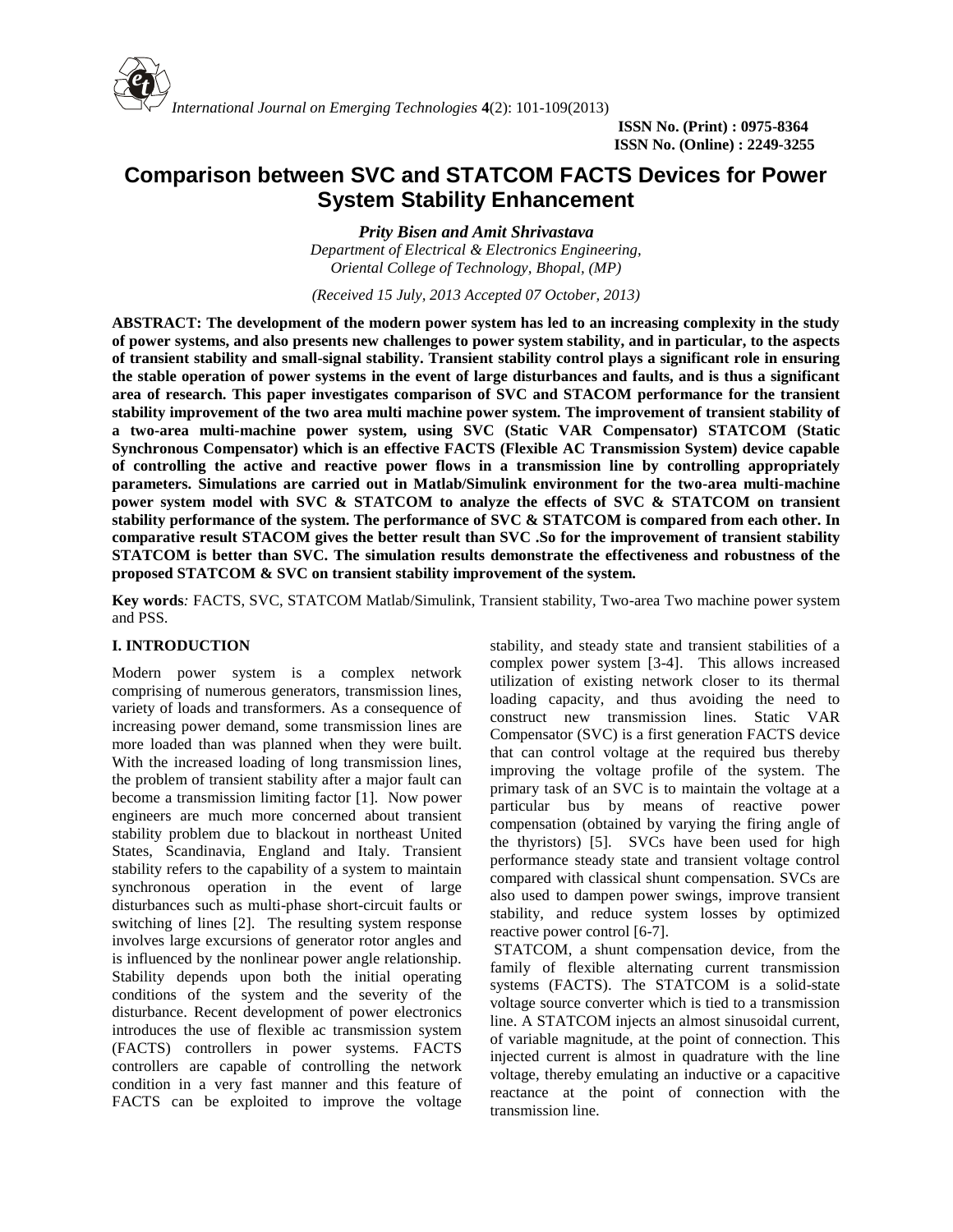The benefits of utilizing FACTS devices in electrical transmission systems can be summarized as follows [1]. : Better utilization of existing transmission system assets

(i) Increased transmission system reliability and availability

(ii) Increased dynamic and transient grid stability and reduction of loop flows

(iii) Increased quality of supply for sensitive industries Environmental benefits Better utilization of existing transmission system assets.

## **II. STATIC VAR COMPENSATOR (SVC)**

Static VAR systems are applied by utilities in transmission applications for several purposes. The primary purpose is usually for rapid control of voltage at weak points in a network. Installations may be at the midpoint of transmission interconnections or at the line ends. Static VAR Compensators are shunting connected static generators / absorbers whose outputs are varied so as to control voltage of the electric power systems. In its simple form, SVC is connected as Fixed Capacitor Thyristor Controlled Reactor (FC-TCR) configuration as shown in Fig. 1.



**Fig. 1:** Static VAR Compensator of SVC.

The SVC is connected to a coupling transformer that is connected directly to the ac bus whose voltage is to be regulated. The effective reactance of the FC-TCR is<br>varied by firing angle control of the anti-parallel deviation varied by firing angle control of the anti-parallel thyristors. The firing angle can be controlled through a PI (Proportional + Integral) controller in such a way that the voltage of the bus, where the SVC is connected, is maintained at the reference value.

# **III. STATIC SYNCHRONOUS COMPENSATOR (STATCOM)**

The STATCOM is based on a solid state synchronous voltage source which generates a balanced set of three sinusoidal voltages at the fundamental frequency with rapidly controllable amplitude and phase angle. The con- figuration of a STATCOM is shown in Fig.2.

Basically it consists of a voltage source converter (VSC), a coupling transformer and a dc capacitor. Control of the reactive current and hence the susceptance presented to power system is possible by variation of the magnitude of output voltage (VVSC) with respect to bus voltage (VB) and thus operating the STATCOM in inductive region or capacitive region.



**Fig. 2:** Static Synchronous Compensator (STATCOM).

#### **IV. POWER SYSTEM STABILIZERS**

A PSS can be viewed as an additional block of a generator excitation controller AVR, added to improve the overall power system dynamic performance, especially for the control of electro mechanical oscillations. Thus, the PSS uses auxiliary stabilizing signals such as shafts peed, terminal frequency and/or power to change the input signal to the AVR this is a very effective method of enhancing small-signal stability performance on a power system network. The block diagram of the PSS used in the paper is depicted in Fig. 3. In large power systems, participation factors corresponding to the speed deviation of generating units can be used for initial screening of generators on which toad PSS.



**Fig. 3:** PSS model used for simulations.

However, a high participation factor is a necessary but not sufficient condition For a PSS at the given generator to effectively damp oscillation. Following the initial screening a more rigorous valuation using residues and frequency response should be carried out to determine the most suitable locations for the stabilizers. [5-10].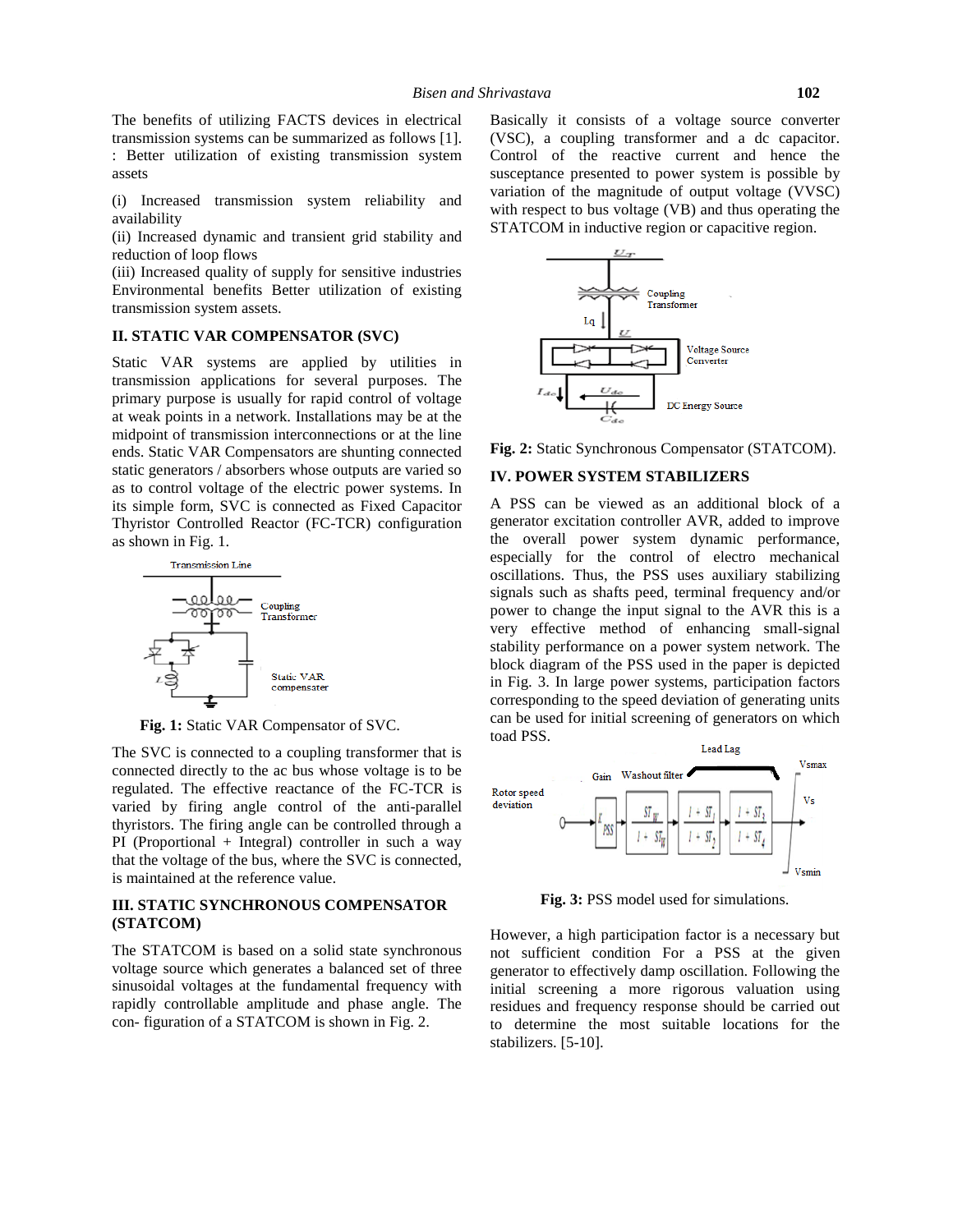## **V. MULTIMACHINE POWER SYSTEM MODEL**

A 1000 MW hydraulic generation plant  $(M_1)$  is connected to a load centre through a long 500 kV, 700km transmission line. A 5000 MW of resistive load is modeled as the load centre. The remote 5000 MVA plant and a local generation of 5000 MVA (plant  $M_2$ ) feed the load. A load flow has been performed on this system. The two machines are equipped with a hydraulic turbine and governor (HTG), ex-citation system, and power.

These components are included in 'Reg  $M_1$ ' and 'Reg M2' subsystem blocks, respectively. Initial power outputs of the generators are  $P_{ref1} = 0.95$  pu and  $P_{ref2} =$ 0.809094 pu. Any disturbances that occur in power systems due to single line faults or 3-phase faults can result in inducing electromechanical oscillations of the electrical generators. Simulation model without any FACTS devices & PSS shown in Fig. 4.



**Fig. 4:** Simulation of Test System without FACT Device & PSS.

# **VI. IMPACT OF SVC WITHOUT & WITH PSS**

The simulation diagram of impact of SVC of two area multi machine system without & with PSS is shown in

Fig.  $5 \& 6$ . To maintain system stability after faults, the transmission line is shunt compensated at its centre by a 200 MVA capacitive & 200MVA inductive Static VAR Compensator (SVC) shown in Fig.5.



**Fig. 5:** Simulation of SVC Test System without PSS.

Oscillating swings must be effectively damped to maintain the system stability and reduce the risk of outage. To ensure robust damping SVC has been controller externally by properly deigned PSS. Model of SVC with PSS Shown in Fig.6.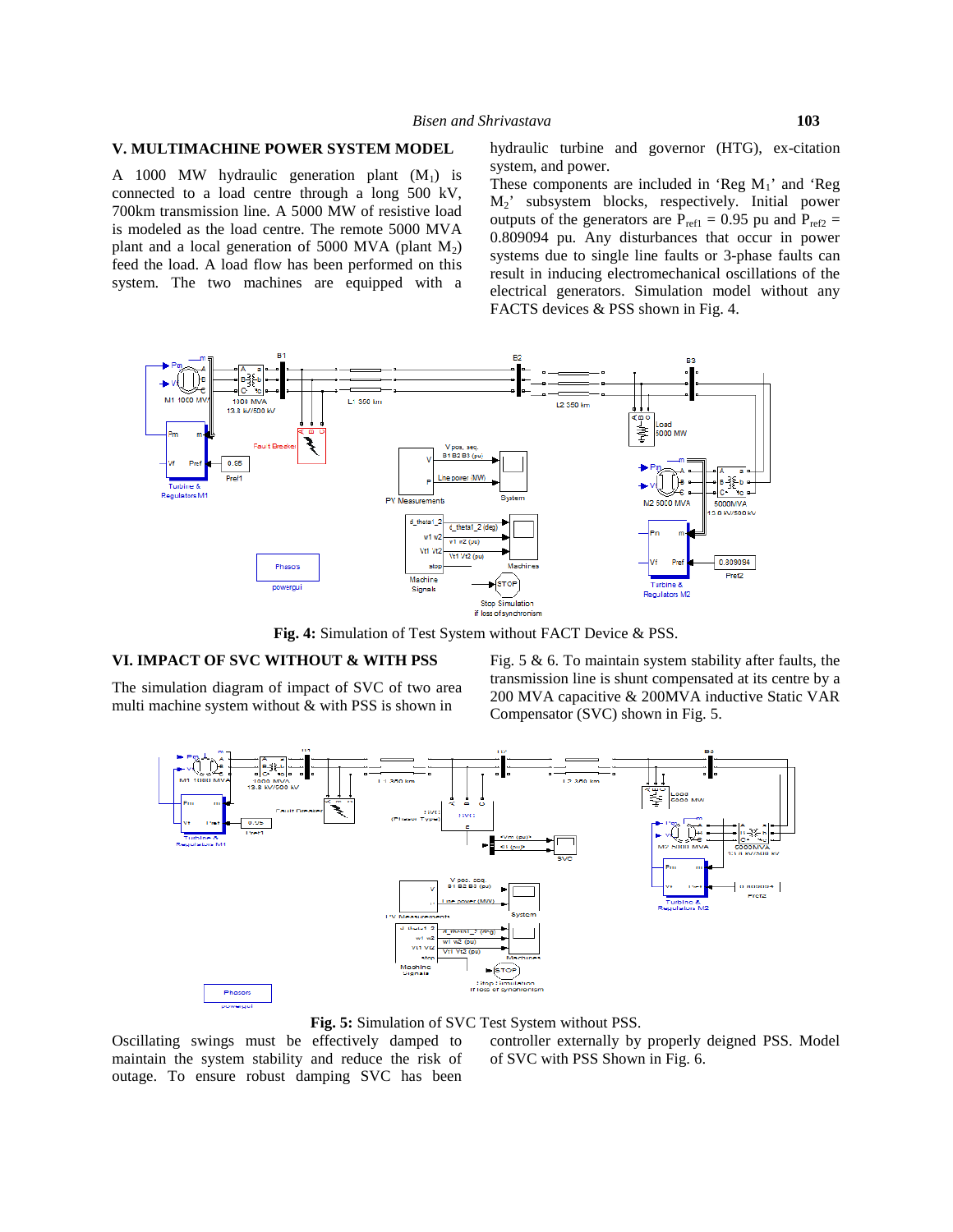*Bisen and Shrivastava* **104**



**Fig. 6:** Simulation of SVC Test System with PSS.

## **VII. IMPACT OF STATCOM WITHOUT & WITH PSS**

The Static Synchronous Compensator (STATCOM) is one of the key FACTS devices. STATCOM output current (inductive or capacitive) can be controlled independent of the AC system voltage. The simulation diagram of two area multi machine system without &

with PSS is shown in Fig.7 & 8 The Static Synchronous Compensator (STATCOM) is one of the key FACTS devices. STATCOM output current (inductive or capacitive) can be controlled independent of the AC system voltage. Model of STATCOM without PSS Shown in Fig. 7.



**Fig. 7:** Simulation of STATCOM Test System without PSS.

To control the oscillating swing in the multi machine system PSS must be connected in the system. Model of STATCOM with PSS Shown in Fig.8.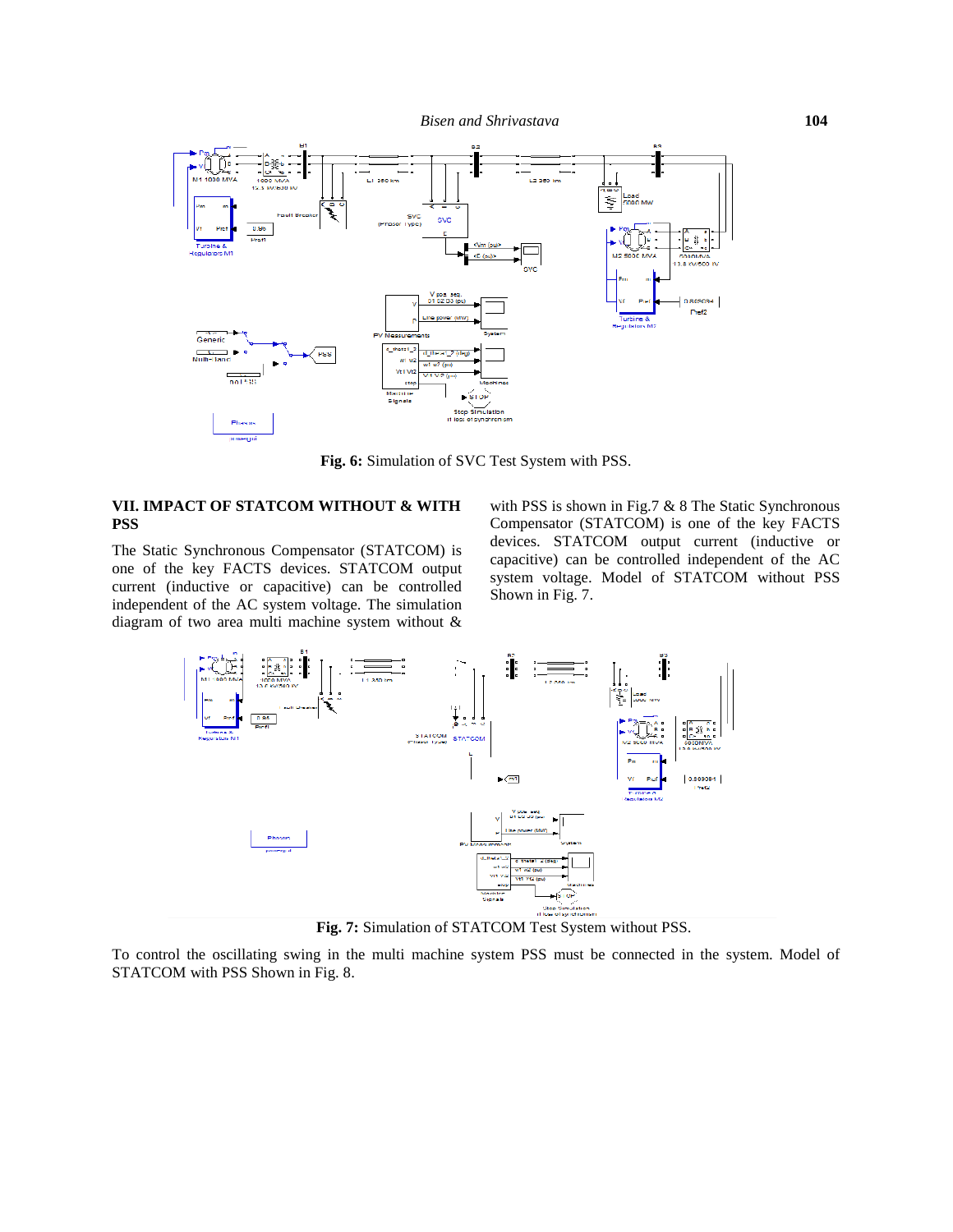

**Fig. 8:** Simulation of STATCOM Test System with PSS.

# **VIII. SIMULATION RESULTS WITHOUT FACTS AND PSS**

PSS transient produced in system and settling time is very high. results of the bus voltage  $(B_1, B_2, B_3)$ , line power, rotor angle deviation(δ), terminal voltages  $(v_{t1},v_{t2})$  shown in Fig. 9 & 10.

A result shows the two area multi machine system without PSS. In this results without FACTS Device and



**Fig. 10:** Rotor Angle, Terminal Voltages V<sub>t1</sub>, V<sub>t2.</sub>

### **IX. SIMULATION RESULTS WITH SVC WITHOUT PSS**

the system. results of the bus voltage( $B_1$ ,  $B_2$ ,  $B_3$ ), line power, rotor angle deviation (δ), terminal voltages  $(v_{t1},v_{t2})$  is shown in Fig. 11 & 12.

In this system result transient cannot reduce without PSS. So to reduce transients PSS must be connected in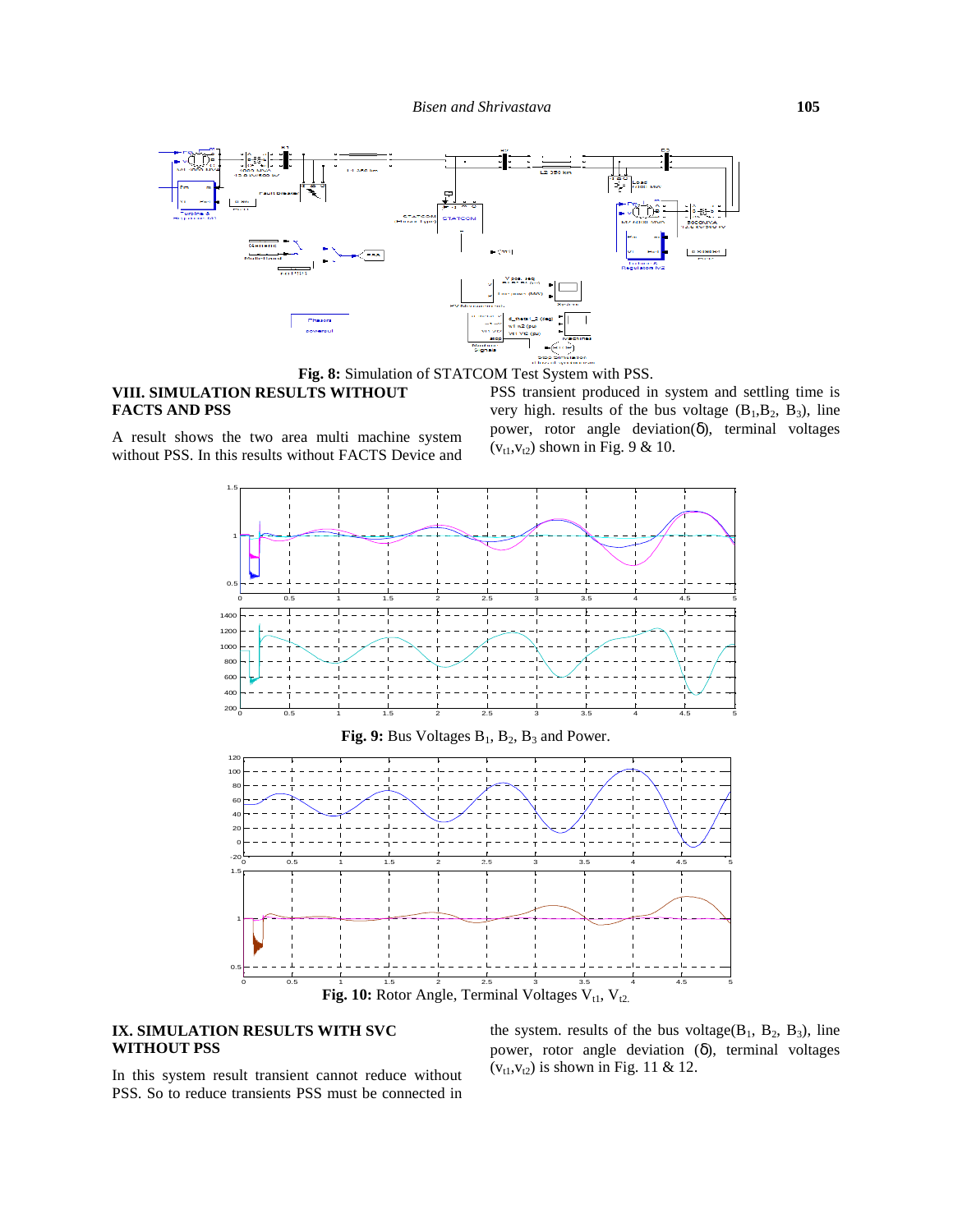

**Fig. 12:** Rotor Angle, Terminal Voltages  $V_{t1}$ ,  $V_{t2}$ .

# **X. SIMULATION RESULTS WITH SVC AND PSS**

When the PSS is connected in the system the system will become stable and transient will be reduce .so transient can be reduce by the use of PSS. With the help

of PSS the terminal voltage is more stable during the fault occurring in the system. Results of the bus voltage  $(B_1, B_2, B_3)$ , line power, rotor angle deviation  $(\delta)$ , terminal voltages ( $v_{t1}, v_{t2}$ ) is shown in Fig. 13 & 14.



**Fig. 13:** Bus Voltages  $B_1$ ,  $B_2$ ,  $B_3$  and Power.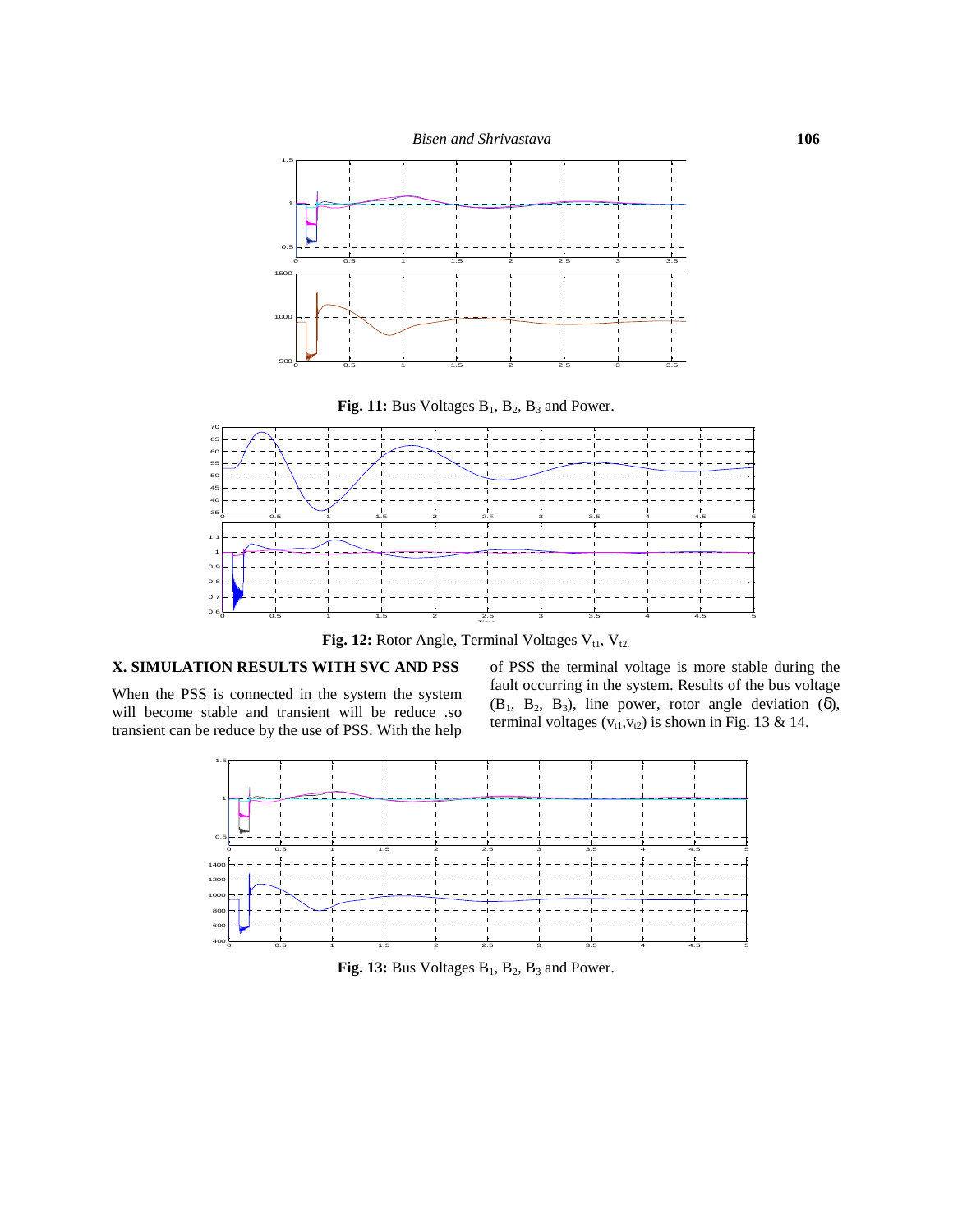

**Fig. 14:** Rotor Angle, Terminal Voltages  $V_{t1}$ ,  $V_{t2}$ .

## **XI. SIMULATION RESULTS WITHSTATCOM & WITHOUT PSS**

In this system transient reduce with the help of STATCOM. Bus voltage  $(B_1, B_2, B_3)$ , line power(P), rotor angle deviation (δ), terminal voltages ( $v_{t1}, v_{t2}$ ) is shown in Fig. 15 & 16.



**Fig. 16:** Rotor Angle, Terminal Voltages  $V_{t1}$ ,  $V_{t2}$ .

## **XII. SIMULATION RESULTS WITHSTATCOM & PSS**

When fault occurs at 0.1 to 0.2 seconds the STATCOM gives more stable results than SVC. When PSS connected in the system the bus voltages and line power of system gives more stable results compare than without PSS. So the stability of system can improve by the use of PSS. When the PSS is connected in the system the system will become stable and transient will be reduce .mainly the oscillations in generator rotor angle deviation of area1 and area2 and line power stability can be improve by the use of PSS. Results of the bus voltage  $(B_1, B_2, B_3)$ , line power, rotor angle deviation (δ), terminal voltages  $(v<sub>t1</sub>,v<sub>t2</sub>)$  is shown in Fig.17 & 18. Voltage stability during fault occurred in the system is much better than without PSS.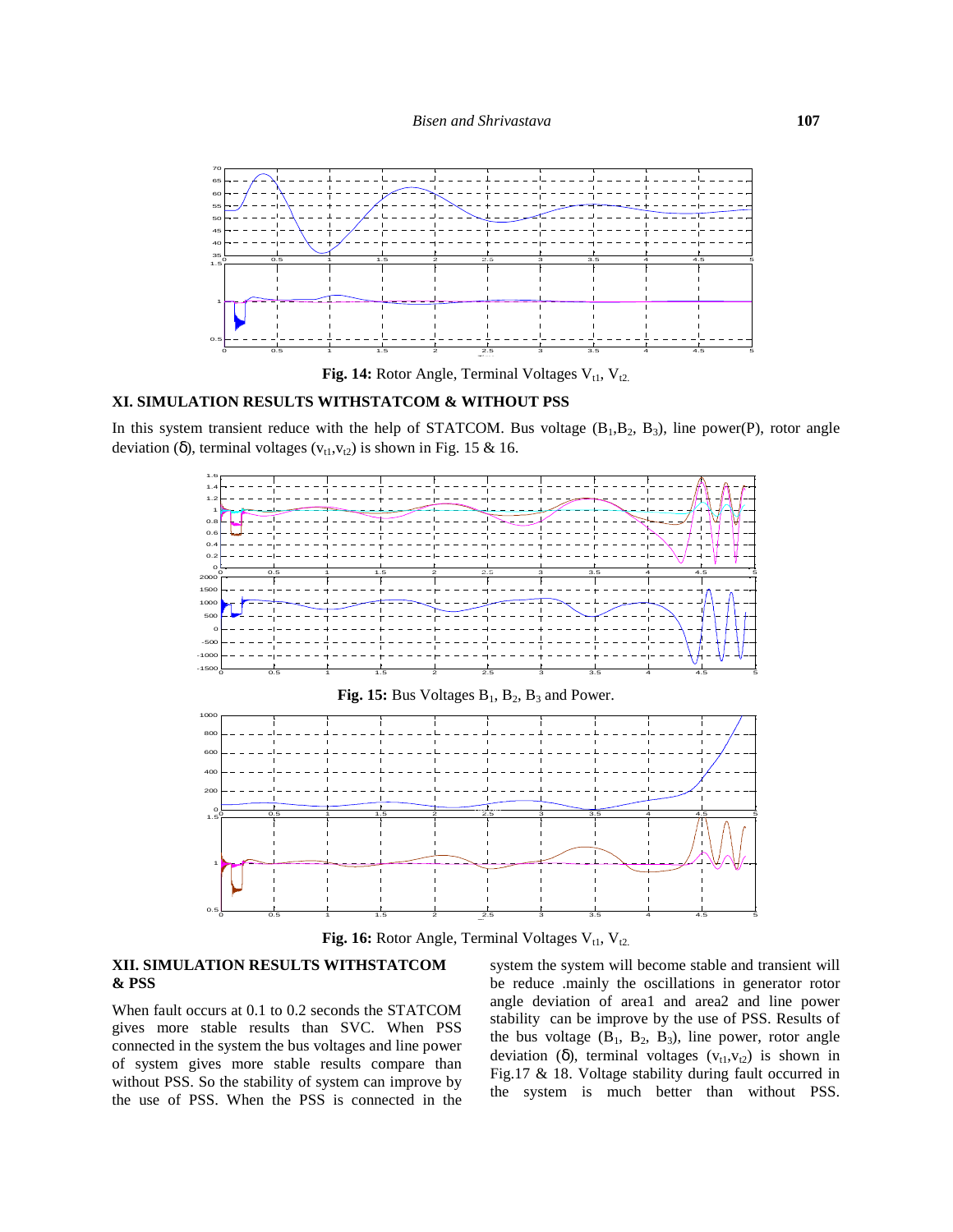

**Fig. 18:** Rotor Angle, Terminal Voltages  $V_{t1}$ ,  $V_{t2}$ .

#### **XIII. CONCLUSION**

This Paper deals with applications of the SVC and STATCOM. The detailed models of the SVC and STATCOM were implemented and tested in MATLAB/Simulink environment. The models are applicable for voltage stability analysis. The effects of FACTS (SVC and STATCOM) installed in power transmission path are analyzed in this paper, and the conclusions are as follow:

- The STATCOM give superior performance than SVC for power measurement, bus voltages and rotor angle and terminal voltages of the multi-machine system.
- $\triangleright$  The best performance has been obtained by introducing FACTS devices such as SVC and STATCOM which [6]. compensate reactive power, it's concluded that by introducing FACTS device system performance, voltage stability and transmission capability improves considerably.

#### **REFERENCES**

[1]. R. Mihalic, P. Zunko and D. Povh, 1996, "Improvement of Transient Stability using Unified Power Flow Controller," IEEE Transactions on Power Delivery, **11**(1),pp. 485-491.

[2]. K.R. Padiyar, 2002, "Power System Dynamic Stability and Control," Second Edition, BS Publications, Hyderabad.

[3]. Igor Papic, Peter Zunko, 2002, "Mathematical Model and Steady State Operational Characteristics of a Unified Power Flow Controller,"Electro-technical Review, Slovenija, **69**(5), pp. 285-290.

[4]. S. Panda, Ramnarayan N. Patel, 2006, "Improving PowerSystem Transient Stability with an off-centre Location of Shunt FACTS Devices," Journal of Electrical Engineering, **57**(6), pp. 365-368.

[5]. N.G. Hingorani, L. Gyugyi, 1999, "Understanding FACTS: Concepts and Technology of Flexible AC Transmission Systems," IEEE Press, New York.

[6]. N. Mithulananthan, C.A. Canizares, J. Reeve, Graham J. Rogers, 2003, "Comparison of PSS, SVC and STATCOM Controllers for Damping Power System Oscillations," IEEE Transactions on Power Systems, **18**(2), pp. 786-792.

[7]. E.Z. Zhou, 1993, "Application of Static Var Compensators to Increase Power System damping," *IEEE Transactions on Power Systems,* **8**(2), pp. 655- 661.